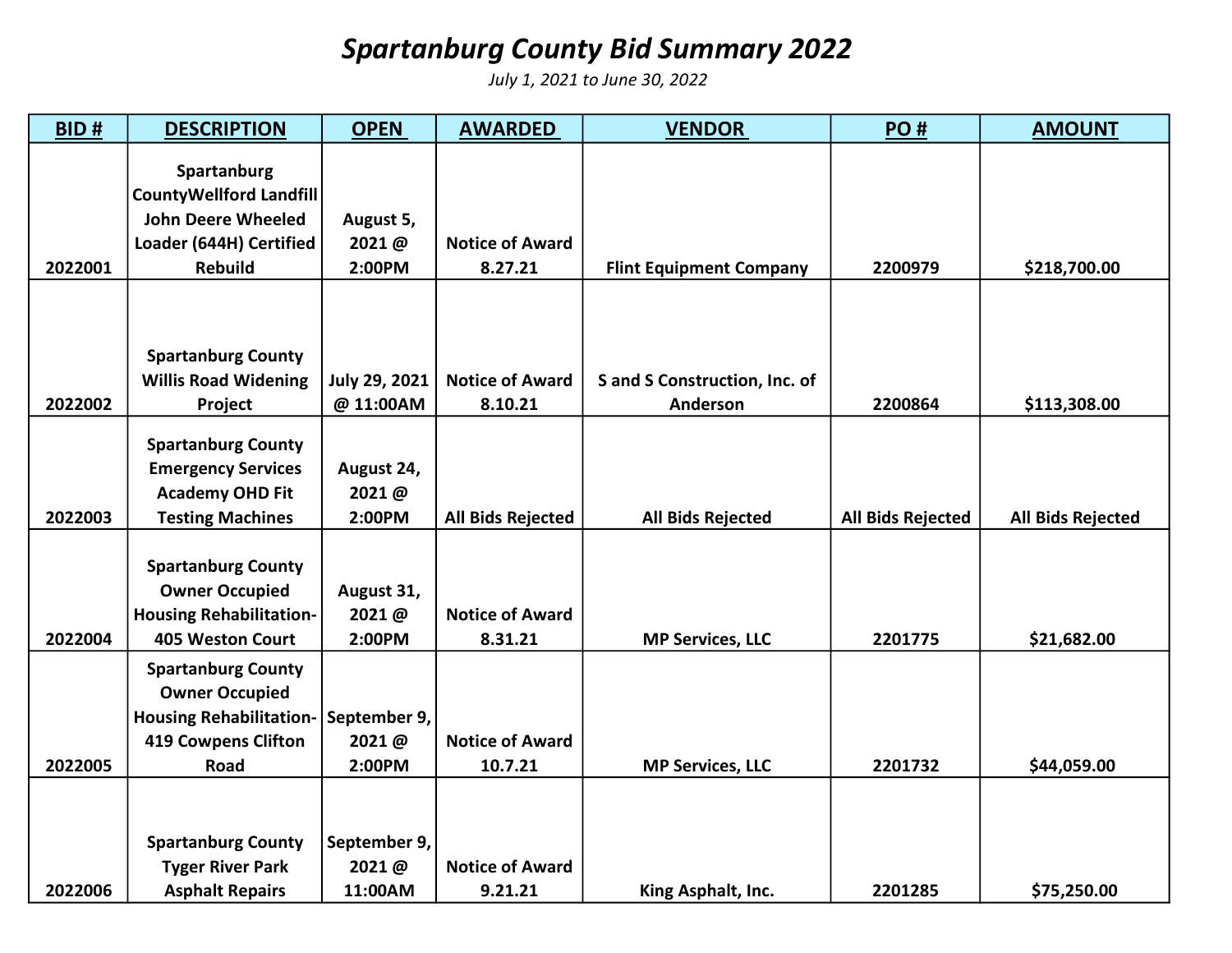|         | <b>Spartanburg County</b>     |             |                        |                                        |                     |                         |
|---------|-------------------------------|-------------|------------------------|----------------------------------------|---------------------|-------------------------|
|         | <b>Owner Occupied</b>         | September   |                        |                                        |                     |                         |
|         | Housing Reconstruction-       | 14, 2021 @  | <b>Notice of Award</b> |                                        |                     |                         |
| 2022007 | 120 Luray Street              | 2:00PM      | 10.26.21               | <b>MP Services, LLC</b>                | 2202439             | \$199,075.00            |
|         |                               |             |                        |                                        |                     |                         |
|         |                               |             |                        |                                        |                     |                         |
|         | <b>Spartanburg County 4th</b> | September   |                        |                                        |                     |                         |
|         | <b>Street Improvements</b>    | 30, 2021 @  | <b>Notice of Award</b> | <b>Palmetto Group Contracting,</b>     |                     |                         |
| 2022008 | Phase 1                       | 2:00PM      | 12.1.21                | Inc.                                   | 2202375             | \$2,399,130.44          |
|         |                               |             |                        |                                        |                     |                         |
|         |                               |             |                        |                                        |                     |                         |
|         | <b>Spartanburg County</b>     | October 5,  |                        |                                        |                     |                         |
|         | <b>Debris Management</b>      | 2021@       | <b>Notice of Award</b> | <b>DRC Emergency Services, LLC</b>     |                     |                         |
| 2022009 | and Removal Services          | 2:00PM      | 11.23.21               | CrowderGulf, LLC                       | <b>Per Proposal</b> | <b>Contract on File</b> |
|         | <b>Spartanburg County</b>     |             |                        |                                        |                     |                         |
|         | <b>Owner's Project</b>        |             |                        |                                        |                     |                         |
|         | <b>Manager (OPM)</b>          | October 26, |                        |                                        |                     |                         |
|         | <b>Services for Capital</b>   | 2021@       | <b>Notice of Award</b> |                                        |                     |                         |
| 2022010 | <b>Projects</b>               | 2:00PM      | 11.24.21               | <b>Clerestory Projects Group, Inc.</b> | <b>Per Proposal</b> | <b>Contract on File</b> |
|         | <b>Spartanburg County</b>     |             |                        |                                        |                     |                         |
|         | <b>Wellford Landfill</b>      |             |                        |                                        |                     |                         |
|         | <b>Facility Western Star</b>  | October 7,  |                        |                                        |                     |                         |
|         | <b>Roll-Off Truck or</b>      | 2021@       | <b>Notice of Award</b> |                                        |                     |                         |
| 2022011 | Equivalent                    | 2:00PM      | 11.24.21               | <b>Iron Container, LLC</b>             | 2202368             | \$202,938.00            |
|         |                               |             |                        |                                        |                     |                         |
|         |                               |             |                        |                                        |                     |                         |
|         |                               |             |                        |                                        |                     |                         |
|         | <b>Spartanburg County</b>     | October 7,  |                        |                                        |                     |                         |
|         | <b>Tyger River Park Dog</b>   | 2021 @      | <b>Notice of Award</b> | <b>Sossamon Construction Co.,</b>      |                     |                         |
| 2022012 | Park                          | 11:00AM     | 10.19.21               | Inc.                                   | 2201390             | \$117,746.00            |
|         |                               |             |                        |                                        |                     |                         |
|         | <b>Spartanburg County</b>     | October 21, |                        |                                        |                     |                         |
|         | <b>VaDuMar Park Tennis</b>    | 2021@       | <b>Notice of Award</b> | <b>Baseline Sports Construction,</b>   |                     |                         |
| 2022013 | <b>Court Expansion</b>        | 11:00AM     | 11.5.21                | <b>LLC</b>                             | 2201431             | \$462,000.00            |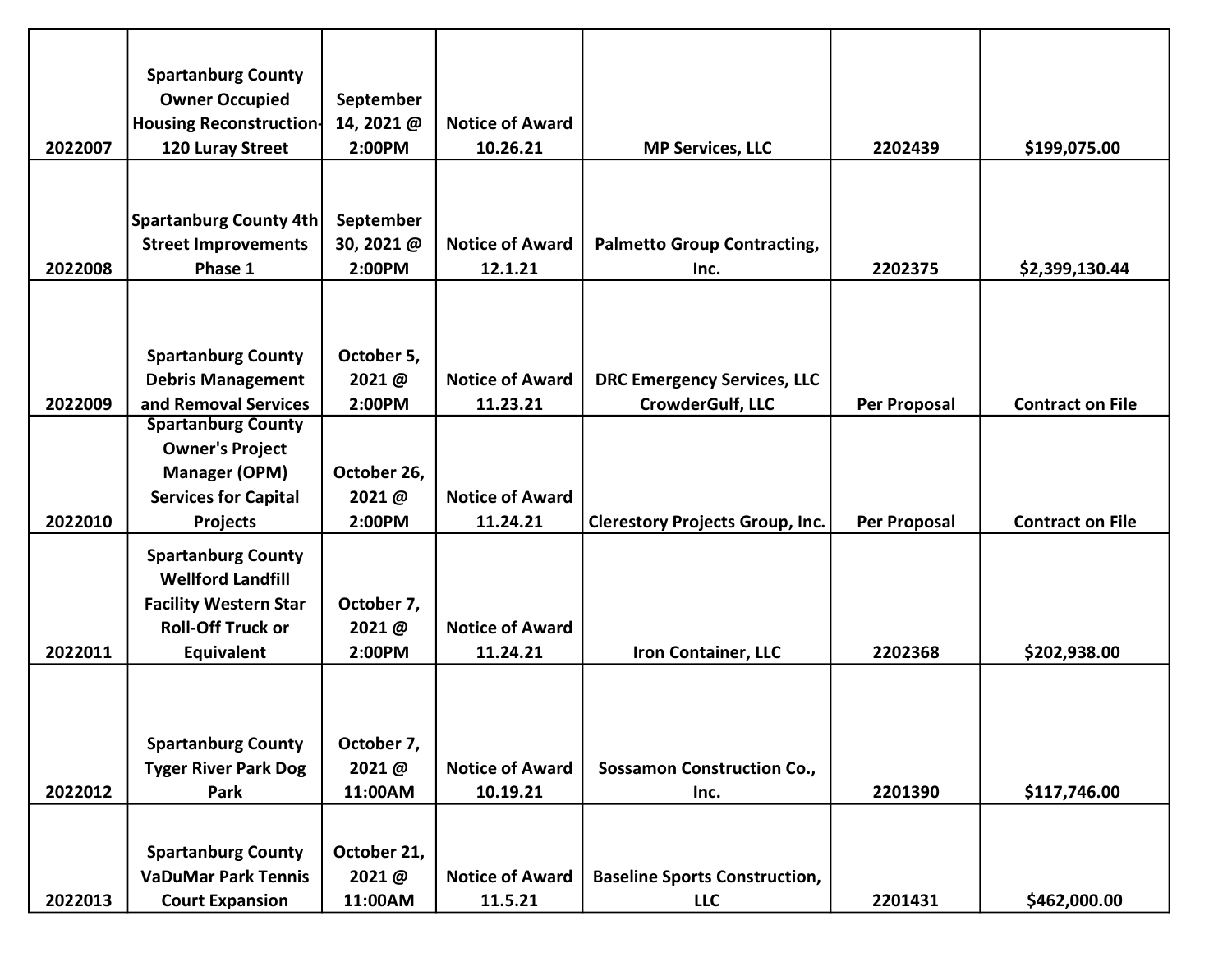|         | <b>Spartanburg County</b>       | October 28,     |                          |                                        |                          |                          |
|---------|---------------------------------|-----------------|--------------------------|----------------------------------------|--------------------------|--------------------------|
|         | <b>Crossline Pipe</b>           | 2021@           |                          |                                        |                          |                          |
| 2022014 | <b>Replacement Project</b>      | 2:00PM          | <b>All Bids Rejected</b> | <b>All Bids Rejected</b>               | <b>All Bids Rejected</b> | <b>All Bids Rejected</b> |
|         | <b>Spartanburg County</b>       |                 |                          |                                        |                          |                          |
|         | <b>Wellford Landfill Track-</b> |                 |                          |                                        |                          |                          |
|         | <b>Type Tractor</b>             | <b>November</b> |                          | <b>Blanchard Machinery</b>             |                          |                          |
|         | (Caterpillar D3 or              | 23, 2021 @      | <b>Notice of Award</b>   | Company (Purchase Only),               |                          |                          |
| 2022015 | Equivalent)                     | 11:00AM         | 12.10.21                 | <b>Linder Machinery (Sell Only)</b>    | 2202190                  | \$172,385.00             |
|         |                                 |                 |                          |                                        |                          |                          |
|         |                                 |                 |                          |                                        |                          |                          |
|         |                                 |                 |                          |                                        |                          |                          |
|         | <b>Spartanburg County</b>       | November 4,     |                          |                                        |                          |                          |
|         | <b>Cleveland Park Pond</b>      | 2021@           | <b>Notice of Award</b>   |                                        |                          |                          |
| 2022016 | <b>Dredging</b>                 | 2:00PM          | 11.22.21                 | <b>InCompliance, LLC</b>               | 2202064                  | \$48,825.00              |
|         |                                 |                 |                          |                                        |                          |                          |
|         |                                 |                 |                          |                                        |                          |                          |
|         | <b>Spartanburg County</b>       | <b>November</b> |                          |                                        |                          |                          |
|         | <b>Aerial Photography</b>       | 18, 2021@       | <b>Intent to Award</b>   | Kucera International, Inc.             |                          |                          |
| 2022017 | <b>Services</b>                 | 2:00PM          | 1.5.22                   | 6" Orthos Only                         | 2202571                  | \$67,000.00              |
|         |                                 |                 |                          |                                        |                          |                          |
|         |                                 |                 |                          |                                        |                          |                          |
|         | <b>Spartanburg County</b>       | December 2,     |                          |                                        |                          |                          |
|         | <b>Asphalt Preventative</b>     | 2021@           | <b>Notice of Award</b>   |                                        |                          |                          |
| 2022018 | <b>Maintenance Project</b>      | 2:00PM          | 12.10.21                 | Remac, Inc.                            | 2202054                  | \$147,195.50             |
|         |                                 |                 |                          |                                        |                          |                          |
|         |                                 |                 |                          |                                        |                          |                          |
|         |                                 |                 |                          |                                        |                          |                          |
|         | <b>Spartanburg County</b>       | December 7,     |                          |                                        |                          |                          |
|         | <b>Pacolet Park Asphalt</b>     | 2021@           | <b>Notice of Award</b>   |                                        |                          |                          |
| 2022019 | Project                         | 11:00AM         | 12.15.21                 | <b>Bird Corporation of Inman, Inc.</b> | 2202013                  | \$94,045.00              |
|         |                                 |                 |                          |                                        |                          |                          |
|         |                                 |                 |                          |                                        |                          |                          |
|         | <b>Spartanburg County</b>       | January 1,      |                          |                                        |                          |                          |
|         | Parks 2022 Trail                | 2022@           | <b>Notice of Award</b>   |                                        |                          |                          |
| 2022020 | Replacement                     | 11:00AM         | 2.14.22                  | Bird Corporation of Inman, Inc.        | 2202207                  | \$60,000.00              |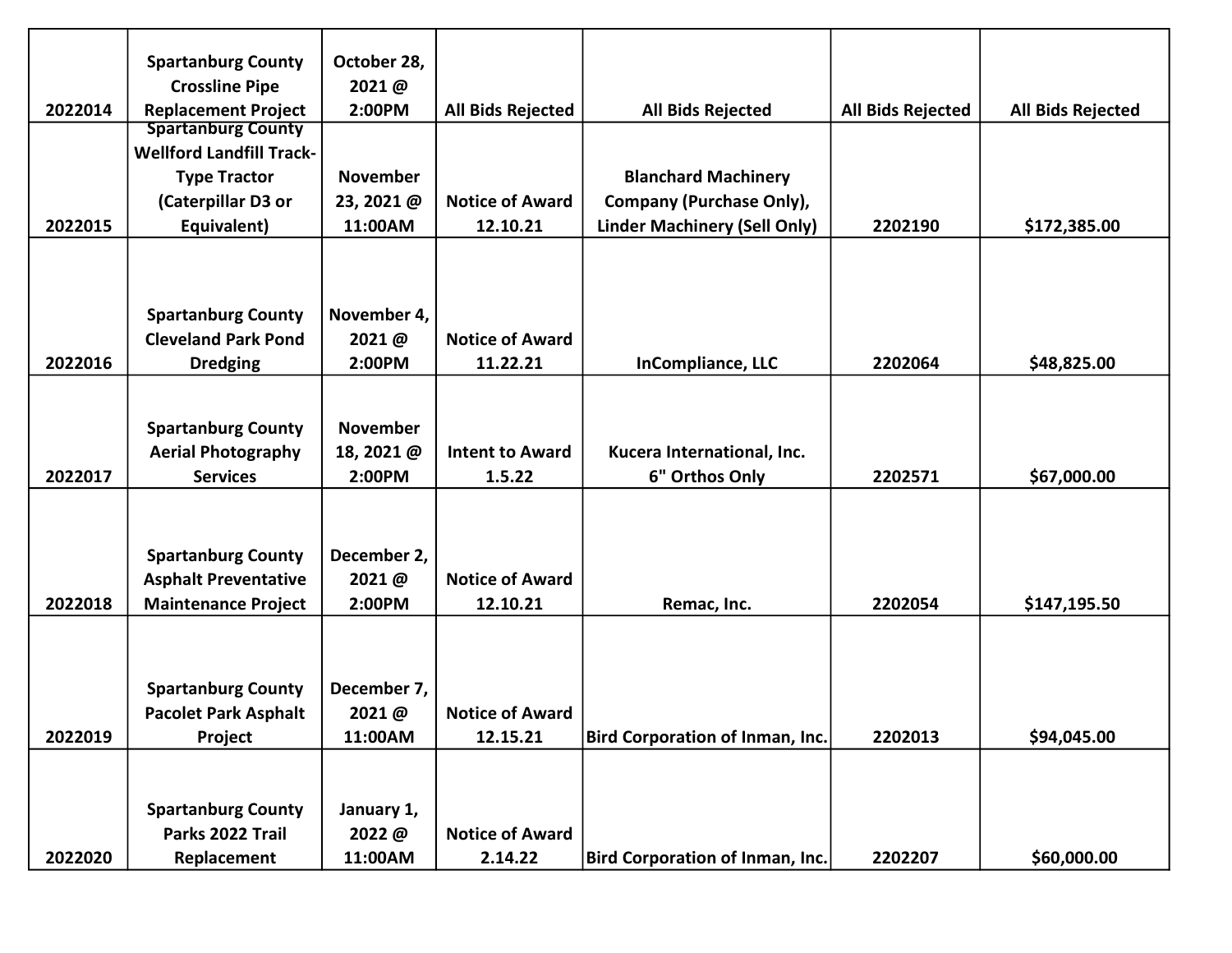|         | <b>Spartanburg County</b><br><b>Woods Chapel Road</b><br>Roundabout                   | January 1,<br>2022@             | <b>Notice of Award</b>           | <b>S</b> and S Construction, Inc. of |                 |                         |
|---------|---------------------------------------------------------------------------------------|---------------------------------|----------------------------------|--------------------------------------|-----------------|-------------------------|
| 2022021 | Construction                                                                          | 2:00PM                          | 1.25.22                          | Anderson                             | 2202505         | \$1,445,411.00          |
| 2022022 | <b>Spartanburg County</b><br><b>Belcher Road Bridge</b><br><b>Replacement Project</b> | January 25,<br>2022@<br>11:00AM | <b>No Bids</b>                   | <b>No Bids</b>                       | <b>No Bids</b>  | <b>No Bids</b>          |
|         |                                                                                       |                                 |                                  |                                      |                 |                         |
|         |                                                                                       | February 3,                     |                                  |                                      |                 |                         |
|         | <b>Spartanburg County</b>                                                             | 2022@                           | <b>Notice of Award</b>           |                                      |                 |                         |
| 2022023 | <b>Resurfacing Project</b>                                                            | 2:00PM                          | 5.5.22                           | Rogers Group, Inc.                   | 2203284-2203293 | \$21,595,371.21         |
| 2022024 | <b>Spartanburg County</b><br><b>Master Lease Purchase</b><br><b>Agreement 2022</b>    | February 1,<br>2022@<br>11:00AM | <b>Notice of Award</b><br>2.8.22 | <b>Truist Bank</b>                   | Per Proposal    | <b>Contract on File</b> |
| 2022025 | <b>Spartanburg County-</b><br>2022 Road Striping<br>Project                           | February 8,<br>2022@<br>2:00PM  | <b>Notice of Award</b><br>3.4.22 | <b>Peek Pavement Markings, LLC</b>   | 2202504         | \$268,003.75            |
|         |                                                                                       |                                 |                                  |                                      |                 |                         |
| 2022027 | <b>Spartanburg County</b><br><b>Trinity Fire Department</b><br><b>Turnout Gear</b>    | March 3,<br>2022@<br>11:00AM    | <b>No Bids</b>                   | <b>No Bids</b>                       | <b>No Bids</b>  | <b>No Bids</b>          |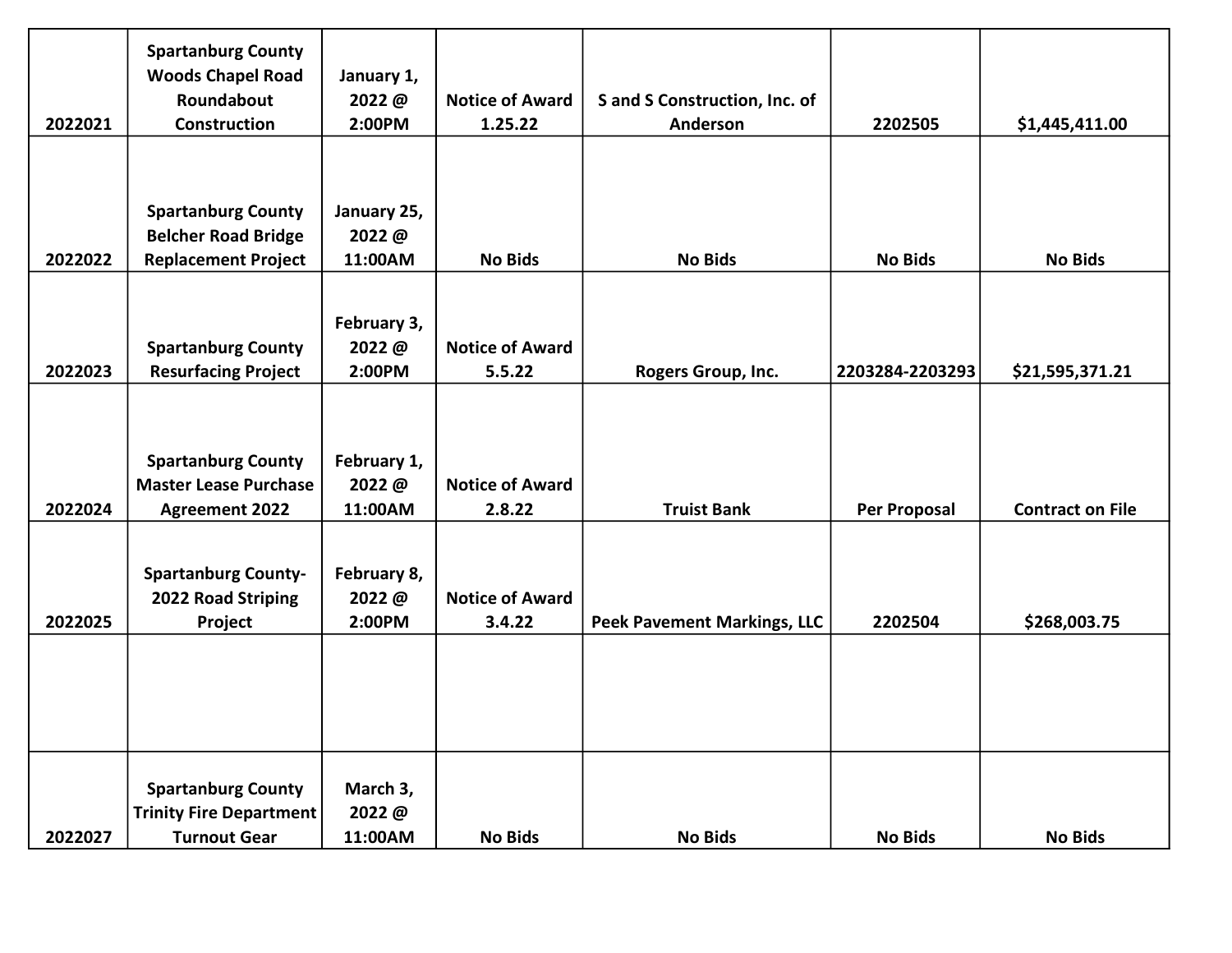|         | <b>Spartanburg County</b><br><b>Waspnest Road Bridge</b>                                                | February 24,<br>2022@         | <b>Notice of Award</b>            | <b>Florence Concrete Products,</b> |         |                |
|---------|---------------------------------------------------------------------------------------------------------|-------------------------------|-----------------------------------|------------------------------------|---------|----------------|
| 2022028 | Project                                                                                                 | 2:00PM                        | 3.8.22                            | Inc.                               | 2202503 | \$142,849.00   |
| 2022029 | <b>Spartanburg County</b><br><b>Mountainview Nursing</b><br><b>Home Roofing Project</b>                 | March 17,<br>2022@<br>2:00PM  | <b>Notice of Award</b><br>3.28.22 | <b>Cannon Roofing, LLC</b>         | 2202801 | \$1,938,000.00 |
| 2022030 | <b>Spartanburg County</b><br><b>Demolition of</b><br><b>Condemned Structure</b>                         | March 31,<br>2022<br>@2:00PM  | <b>Notice of Award</b><br>5.17.22 | Wilma's Pump and Tank Co.,<br>Inc. | 2203341 | \$43,470.00    |
|         | <b>Spartanburg County</b><br>Architectural/<br><b>Engineering Services for</b><br>a New County/ City    | June 23, 2022                 |                                   |                                    |         |                |
| 2022031 | <b>Government Center</b>                                                                                | @ 11:00AM                     |                                   |                                    |         |                |
| 2022032 | <b>Spartanburg County</b><br><b>Belcher Road Bridge</b><br><b>Replacement Project</b>                   | March 31,<br>2022<br>@11:00AM | <b>Notice of Award</b><br>5.31.22 | Dane Construction, Inc.            | 2203504 | \$2,736,375.35 |
| 2022033 | <b>Spartanburg County</b><br><b>Owner Occupied</b><br><b>Housing Rehabilitation-</b><br>160 Miller Road | April 7, 2022<br>@11:00AM     | <b>Notice of Award</b><br>4.19.22 | <b>MP Services, LLC</b>            | 2202874 | \$46,037.75    |
|         |                                                                                                         |                               |                                   |                                    |         |                |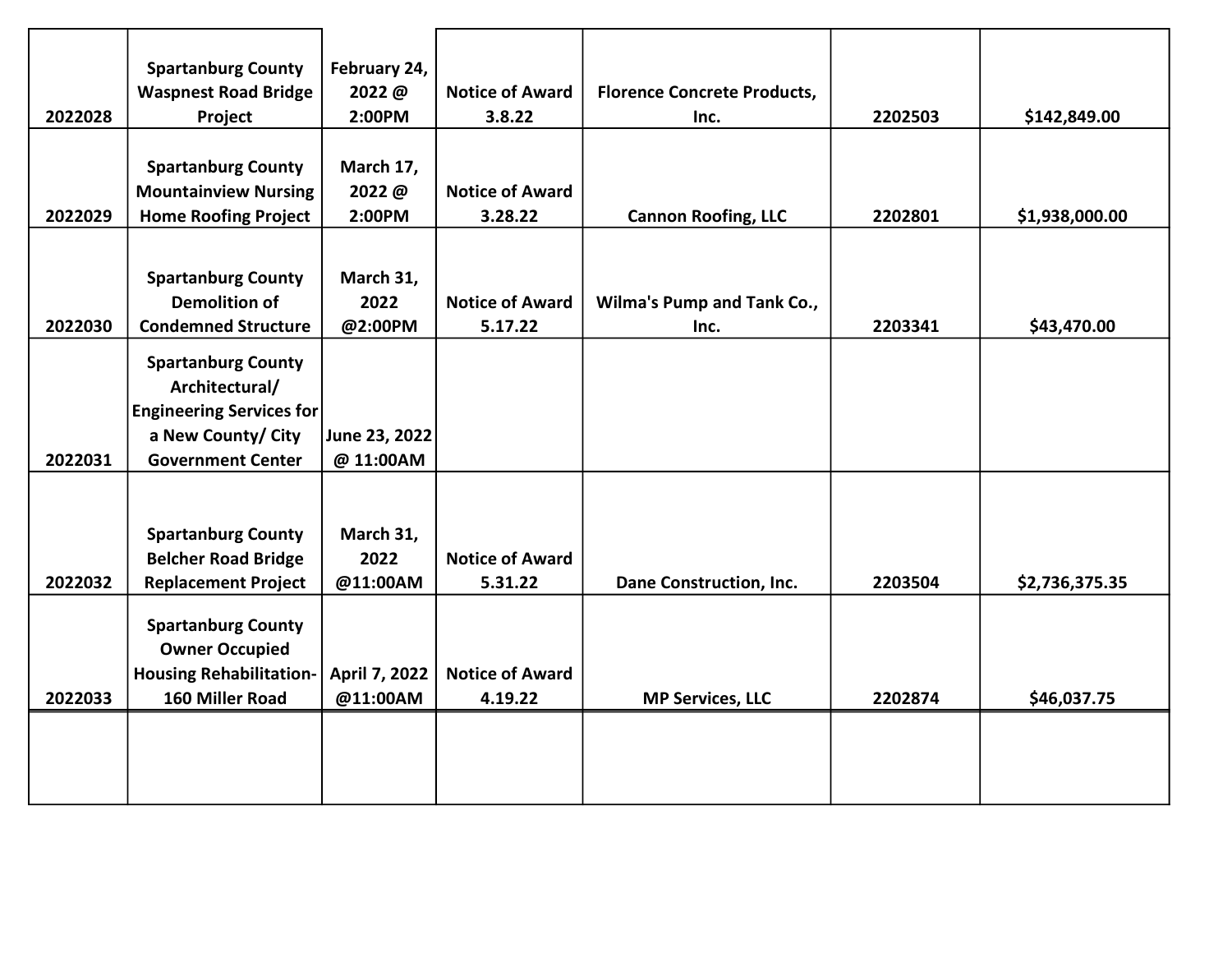|         | <b>Spartanburg County</b><br><b>Sheriff Office and Public</b> |                |                        |                                      |                      |                         |
|---------|---------------------------------------------------------------|----------------|------------------------|--------------------------------------|----------------------|-------------------------|
|         | <b>Works Duty Uniforms</b>                                    | May 5, 2022    | <b>Notice of Award</b> | D & E Distributing, Inc. dba         |                      |                         |
| 2022035 | and Workwear                                                  | @ 11:00AM      | 7.6.22                 | <b>Harrison's Workwear</b>           | <b>Per Proposal</b>  | <b>Contract on File</b> |
|         | <b>Spartanburg County</b>                                     |                |                        |                                      |                      |                         |
|         | <b>Rural Broadband</b>                                        |                |                        |                                      |                      |                         |
|         | <b>Network Infrastructure</b>                                 |                |                        | <b>Charter Communications</b>        |                      |                         |
|         | for Unserved and                                              | April 28, 2022 | <b>Notice of Award</b> | Holdings, LLC dba Spectrum           |                      |                         |
| 2022036 | <b>Underserved Areas</b>                                      | @ 11:00AM      | 5.10.22                | Southeast, LLC                       | Per Proposal         | <b>Contract on File</b> |
|         |                                                               |                |                        |                                      |                      |                         |
|         | <b>Spartanburg County</b>                                     |                |                        |                                      |                      |                         |
|         | <b>Kist Road Bridge</b>                                       | May 19, 2022   | <b>Notice of Award</b> |                                      |                      |                         |
| 2022037 | <b>Replacement Project</b>                                    | @ 2:00PM       | 6.28.22                | <b>Dane Construction, Inc.</b>       |                      |                         |
|         |                                                               |                |                        |                                      |                      |                         |
|         |                                                               |                |                        |                                      |                      |                         |
|         | <b>Spartanburg County</b>                                     |                |                        |                                      |                      |                         |
|         | Trinity Fire Department   May 19, 2022                        |                |                        |                                      |                      |                         |
| 2022038 | <b>Ladder Truck</b>                                           | @ 11:00AM      | <b>Bid Cancelled</b>   | <b>Bid Cancelled</b>                 | <b>Bid Cancelled</b> | <b>Bid Cancelled</b>    |
|         |                                                               |                |                        |                                      |                      |                         |
|         | <b>Spartanburg County</b><br><b>Pacolet Park</b>              |                |                        |                                      |                      |                         |
|         | Restroom/Concessions   May 31, 2022                           |                | <b>Notice of Award</b> |                                      |                      |                         |
| 2022039 | <b>Upfit</b>                                                  | @ 11:00AM      | 6.14.22                | <b>MP Services, LLC</b>              | 2203533              | \$136,500.00            |
|         |                                                               |                |                        |                                      |                      |                         |
|         |                                                               |                |                        |                                      |                      |                         |
|         | <b>Spartanburg County</b>                                     |                |                        |                                      |                      |                         |
|         | <b>Demolition of</b>                                          |                |                        |                                      |                      |                         |
|         | Condemned Residential June 23, 2022                           |                | <b>Notice of Award</b> |                                      |                      |                         |
| 2022040 | <b>Structures</b>                                             | @ 2:00PM       | 7.6.22                 | <b>Black's Grading Services, LLC</b> |                      |                         |
|         |                                                               |                |                        |                                      |                      |                         |
|         | <b>Spartanburg County</b>                                     |                |                        |                                      |                      |                         |
|         | <b>GSB 88 Preventative</b>                                    | June 28, 2022  |                        |                                      |                      |                         |
| 2022041 | <b>Maintenance Project</b>                                    | @ 2:00PM       |                        |                                      |                      |                         |